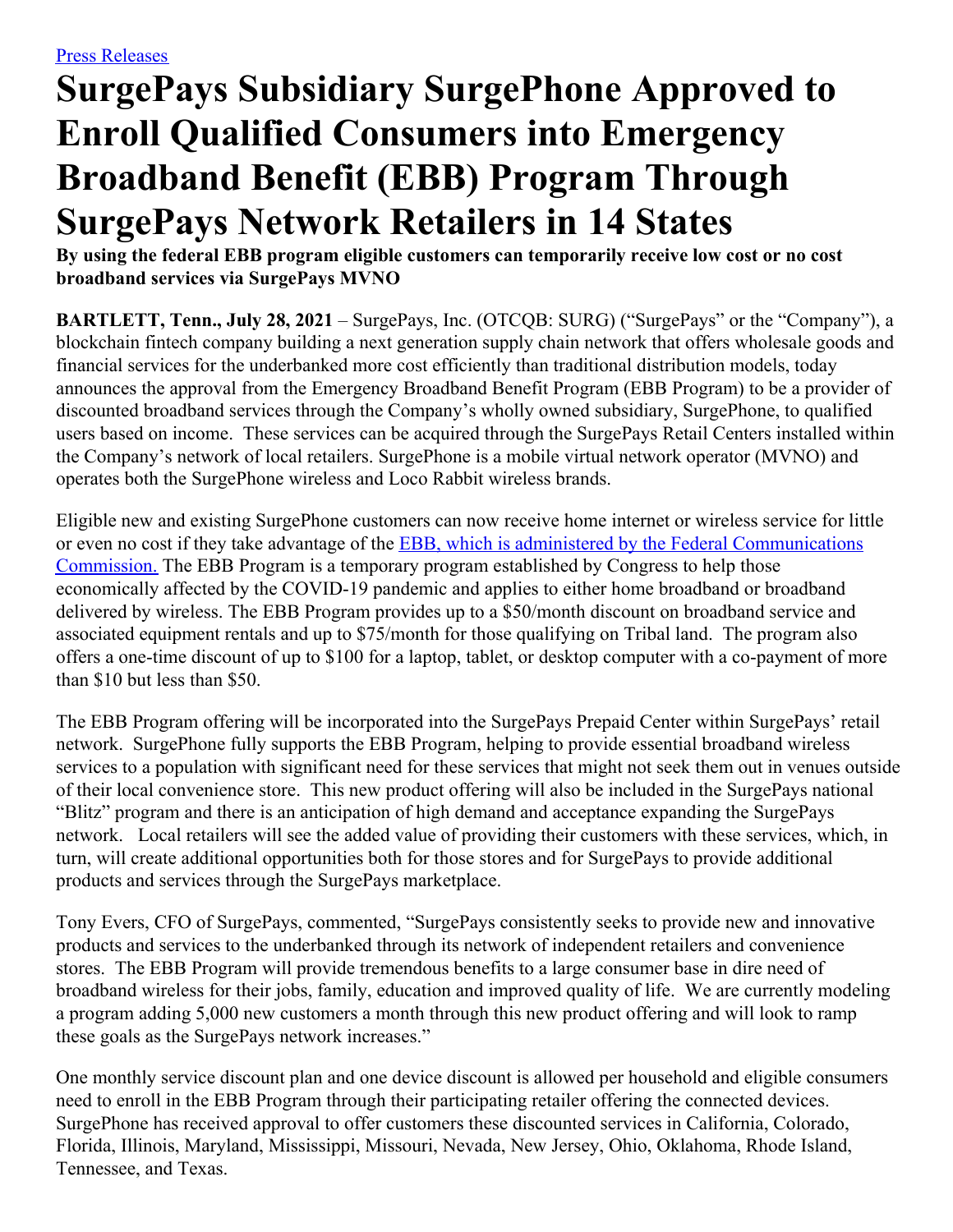## **About SurgePays, Inc.**

SurgePays, Inc. utilizes its blockchain software platform to offer a comprehensive suite of prepaid, financial services for the underbanked, and top selling wholesale products to independently owned convenience stores, mini-marts, tiendas, and bodegas more cost efficiently than existing wholesale distribution models. Please visit [www.SurgePays.com](http://www.surgepays.com/) for more information.

#### **SurgePays, Inc.**

**Company Contact:** Tony Evers CPA, CIA

Chief Financial Officer

847-648-7541

[tevers@surgeholdings.com](mailto:tevers@surgeholdings.com)

## **Investor Relations Contact:**

#### CORE IR

516-222-2560

#### [invest@surgeholdings.com](mailto:invest@surgeholdings.com)

## Cautionary Note Regarding Forward-Looking Statements.

This press release includes express or implied statements that are not historical facts and are considered forward-looking within the meaning of Section 27A of the Securities Act and Section 21E of the Securities Exchange Act. Forward-looking statements involve substantial risks and uncertainties. Forward-looking statements generally relate to future events or our future financial or operating performance and may contain projections of our future results of operations or of our financial information or state other forward-looking information. In some cases, you can identify forward-looking statements by the following words: "may," "will," "could," "would," "should," "expect," "intend," "plan," "anticipate," "believe," "estimate," "predict," "project," "potential," "continue," "ongoing," or the negative of these terms or other comparable terminology, although not all forward-looking statements contain these words. Although we believe that the expectations reflected in these forward-looking statements are reasonable, these statements relate to future events or our future operational or financial performance and involve known and unknown risks, uncertainties and other factors that may cause our actual results, performance or achievements to be materially different from any future results, performance or achievements expressed or implied by these forward-looking statements. Furthermore, actual results may differ materially from those described in the forward-looking statements and will be affected by a variety of risks and factors that are beyond our control, including, without limitation, statements about our future financial performance, including our revenue, cash flows, costs of revenue and operating expenses; our anticipated growth; our predictions about our industry; the impact of the COVID-19 pandemic on our business and our ability to attract, retain and cross-sell to clients. The forward-looking statements contained in this release are also subject to other risks and uncertainties, including those more fully described in our filings with the Securities and Exchange Commission ("SEC"), including in our Annual Report on Form 10-K for the fiscal year ended December 31, 2020. The forward-looking statements in this press release speak only as of the date on which the statements are made. We undertake no obligation to update, and expressly disclaim the obligation to update, any forward-looking statements made in this press release to reflect events or circumstances after the date of this